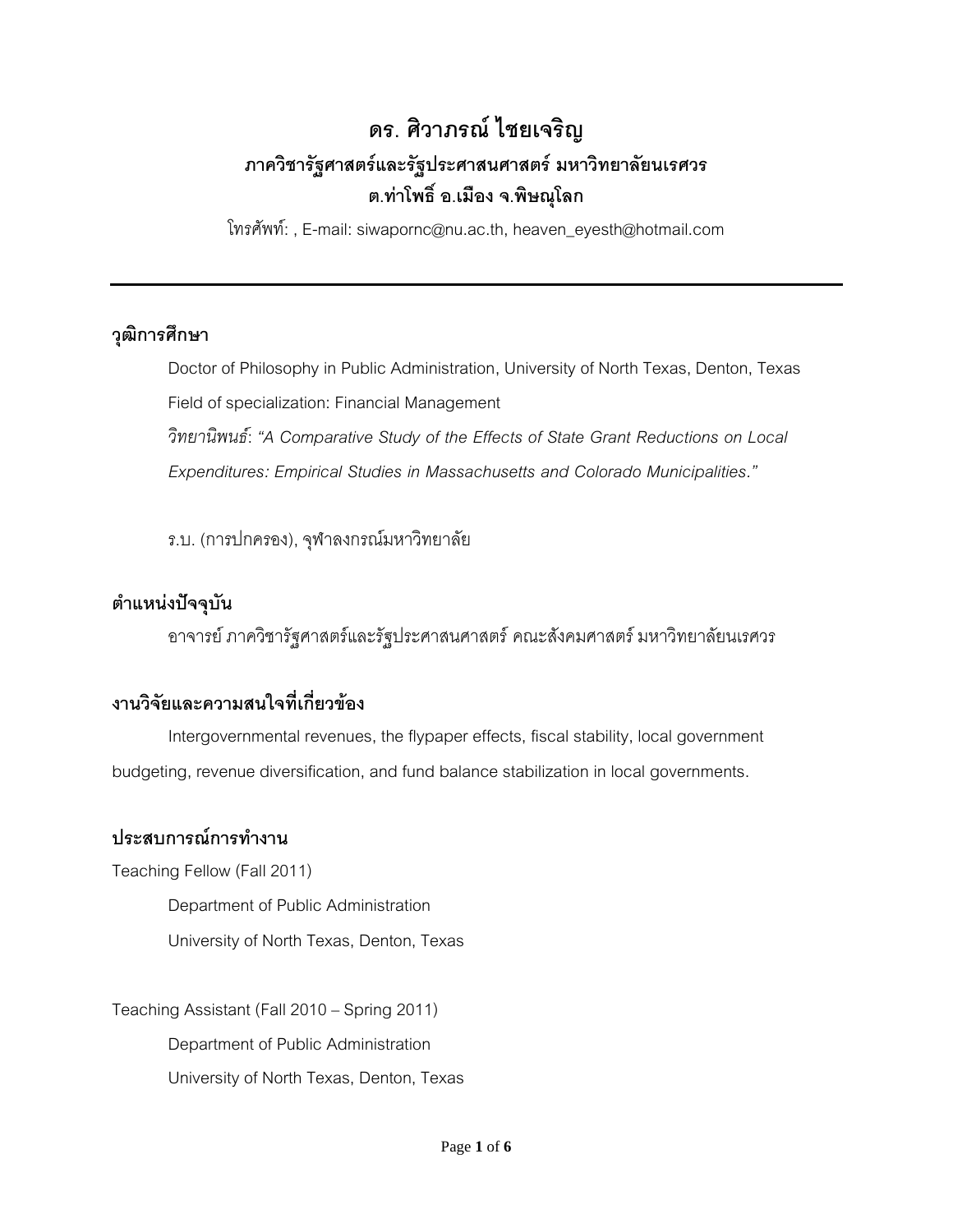Research Assistant (Fall 2009– Spring 2012)

Assisting for Dr. James Kendra (Fall 2009), for Dr. Skip Krueger (Spring 2010), and for Dr. Abraham Benavides (Spring 2012) Department of Public Administration University of North Texas, Denton, Texas

Student Academic Assistant (Spring 2008– Summer 2009, Fall 2012 - Present)

Computing and Information Technology Center

University of North Texas, Denton, Texas

Research Assistant (2001 – 2003)

Chulalongkorn University Social Research Institute Chulalongkorn University, Bangkok, Thailand

## ้กิจกรรมอื่น ๆทางการศึกษาและการทำงาน

#### *การฝึกอบรม*

 The National Institutes of Health (NIH) Web-based training course "Protecting Human Research Participants, February 23, 2010.

#### *การน าเสนอผลงานทางวิชาการ*

- "Census of Governments: Fiscal Data Collection Project," A workshop presentation with Vaida Maleckaite at the Public Administration Colloquium, Department of Public Administration, University of North Texas in Fall 2010 (September 17, 2010)
- Intergovernmental Grants, Revenue Diversity, and Fund Balance: Local Reactions to the "Flypaper Effect," A presentation at the Public Administration Colloquium, Department of Public Administration, University of North Texas in Spring 2012(March 2, 2012)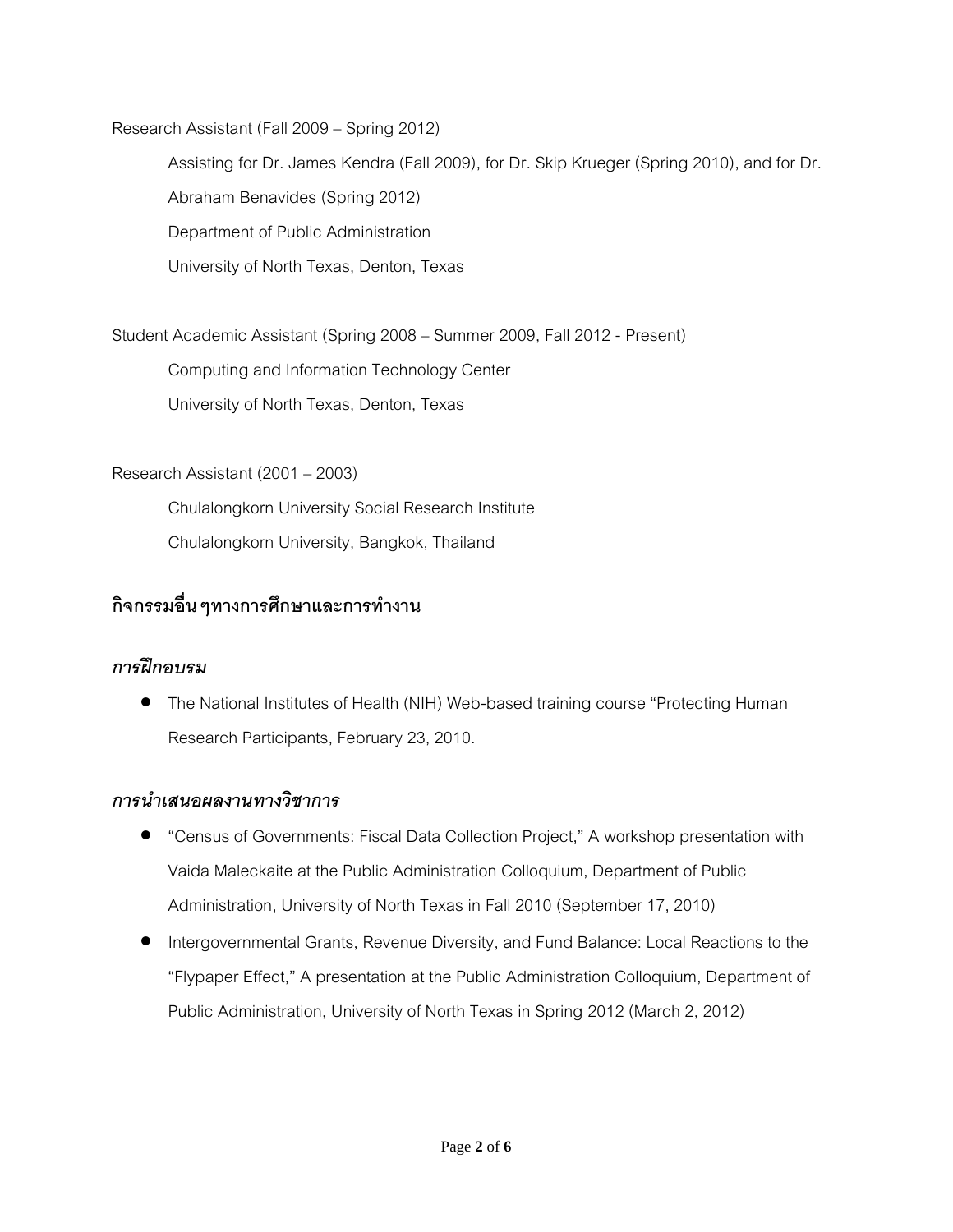## *การเข้าร่วมประชุม*

- ผู้สรุปการบรรยายภาษาไทย การประชุมเชิงปฏิบัติการการเพิ่มประสิทธิภาพการบริหารงานภาครัฐ จัด โดย สำนักงานคณะกรรมการพัฒนาระบบราชการ วันที่ 24 กันยายน – 2 ตุลาคม พ.ศ. 2556 ณ โรงแรมอมารีวอเตอร์เกท กรุงเทพฯ
- Texas Homeland Security Conference, February 15-18, 2010 at the Henry B. Gonzalez Convention Center in San Antonio, TX

#### *การน าเสนอผลงานในการประชุมทางวิชาการ*

- **Chaicharoen, S.** and Skip Krueger. (2012). Asymmetries in the Flypaper Effect: How Local Governments Respond to Grant Reductions. To be presented at the 24<sup>th</sup> Annual ABFM Conference, October 11-13, 2012, New York City, NY.
- **Chaicharoen, S.** and Skip Krueger. (2012). Intergovernmental Grants, Revenue Diversity, and Fund Balance: Local Reactions to the "Flypaper Effect." To be presented at the 70 $^{\rm th}$ Annual Meeting of the *Mid-West Political Science Association*, April 12-15, 2012, Chicago, IL.
- **Chaicharoen, S.** and Skip Krueger. (2011). Intergovernmental Grants and Fiscal Stability: Local Reactions to the Flypaper Effect. Presented at the 2011 Annual Meeting of the *Western Political Science Association*, April 21-23, 2011, San Antonio, TX.

#### *ต้นฉบับผลงานทางวิชาการ*

 Chenyen, X., Chaicharoen, S. and Han B. (Rejected). Determinants of User Attitudes Towards E-Government Services: The Case of University Policy Dissemination via E-Service. Journal of Information and Management (I&M).

## *โครงการเชิงปฎิบัติการ*

 "Downtown Prosper, Texas" Project. Presented to the Council of Town of Prosper, Texas (2009)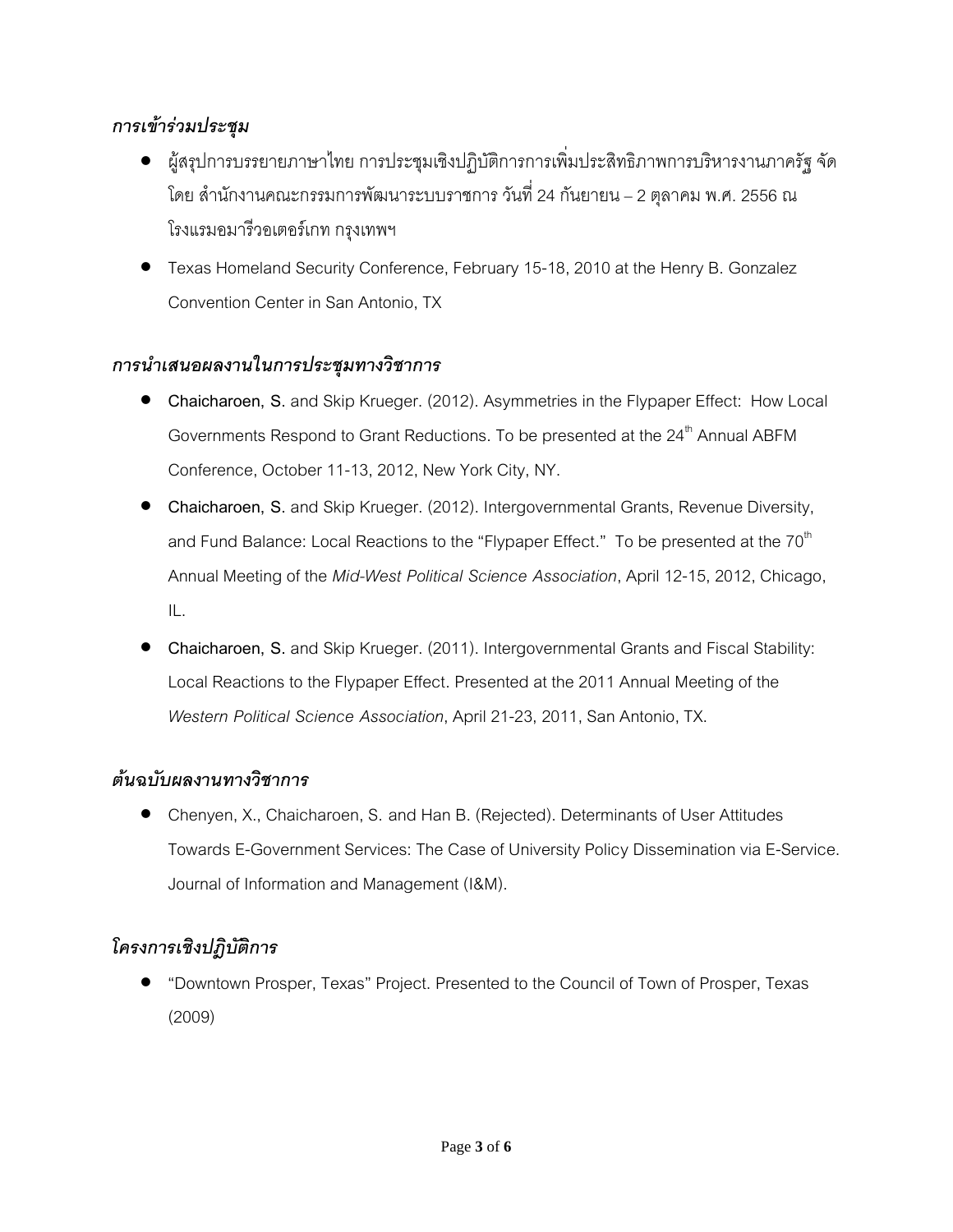## *งานเขียนทางวิชาการ*

- ECON 5700.001 Economic Development (Spring 2011) Paper Title: Internal Migration and Development: The Case of Thailand
- PADM 5700 Transportation Planning (Fall 2010) Paper Tile: UNT Parking Service Study
- PADM 6110 Seminal in public Management (Fall 2010) Paper Title: Intergovernmental Grants and Fiscal Stability: Local Reaction to the Flypaper Effect
- PADM 6630 Technological Hazard (Fall 2010) Paper Title: NIMBY Phenomenon in Thailand: The Case Study of Coal-Fired Power Plants
- PADM 6400 Seminar in Public Finance (Summer 2010) Paper Title: Local Fiscal Stabilization-the Use of Own-Source Revenues and Fund Balances: Reactions to the Asymmetric Flypaper Effect
- BUSI 6240 Applied Multivariate Statistics II (Spring 2010) Paper Title: Determinants of User Attitudes towards E-Government Services: The Case of Online University Policy Dispersion
- PADM 6015 Organization Theory (Spring 2010) Literature Review: "How do the different organizational structures have impacts on organizational communication?"
- PADM 6710 Institutional Context of Public Administration (Spring 2010) Paper Title: Types of Policy and Congressional Delegation
- PADM 6010 Seminar in Public Administration (Fall 2009) Paper Title: Emergency Management Performance Grants (EMPG) and Professionalism in Local Emergency Management
- PADM 6710 Social Science Inquiry (Fall 2009) Paper Title: Does the Federal Grant Rise Professionalism in Local Emergency Management?: Emergency Management Performance Grant and Professional Trainings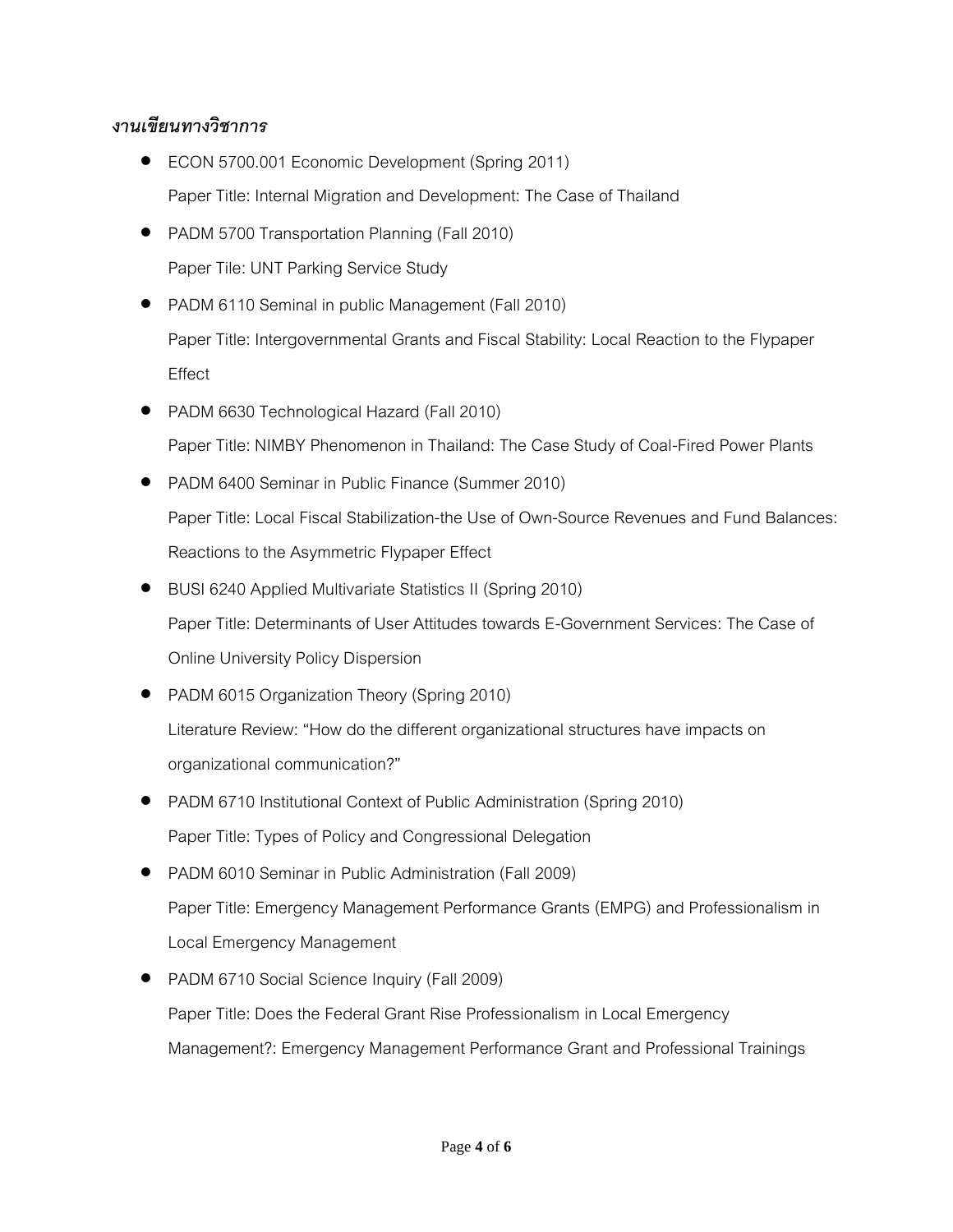## *งานวิจัยปัจจุบัน*

 Benavides, A. and Siwaporn Chaicharoen. "Responsiveness and the Hispanic Community: E-governance, City Websites, and New Technologies – Are we Being User-Friendly?"

## **ประสบการณ์ด้านการสอน**

## อาจารย์ผู้ร่วมสอน ภาควิชารัฐศาสตร์และรัฐประศาสนศาสตร์ คณะสังคมศาสตร์ มหาวิทยาลัยนเรศวร

- รหัสวิชา 833221 รัฐประศาสนศาสตร์เบื้องต้น (ภาคการศึกษา 1/2556)
- รหัสวิชา 833321องค์การสาธารณะและการจัดการ (ภาคการศึกษา 1/2556)

#### *Instructor* (University of North Texas)

*Full responsibility for course development, teaching, and grading as instructor of record.*

Financial Aspects of Government, *undergraduate level* (Fall 2011)

#### *Teaching Assistant*

- EADP 3045 Disaster Response and Recovery (Spring 2011)
- PADM 5300 Introduction to Planning (Spring 2011)
- PADM 5310/6710 Seminar in Economic and Community Development (Spring 2011)
- PADM 5510 Research Methods II (Fall 2010 and Spring 2011)
- PADM 5400 Managing Financial Resources (Fall 2010)
- PADM 5420 Revenue Policy and Administration (Fall 2010)

#### *Instructional Activities*

 The International Teaching Assistants (ITA) Training Program at University of North Texas (Fall 2010 and Spring 2011)

## **สมาชิกองค์กร**

- The Association for Budgeting and Financial Management (ABFM), since October 2012
- The Midwest Political Science Association (MPSA), since November 2011